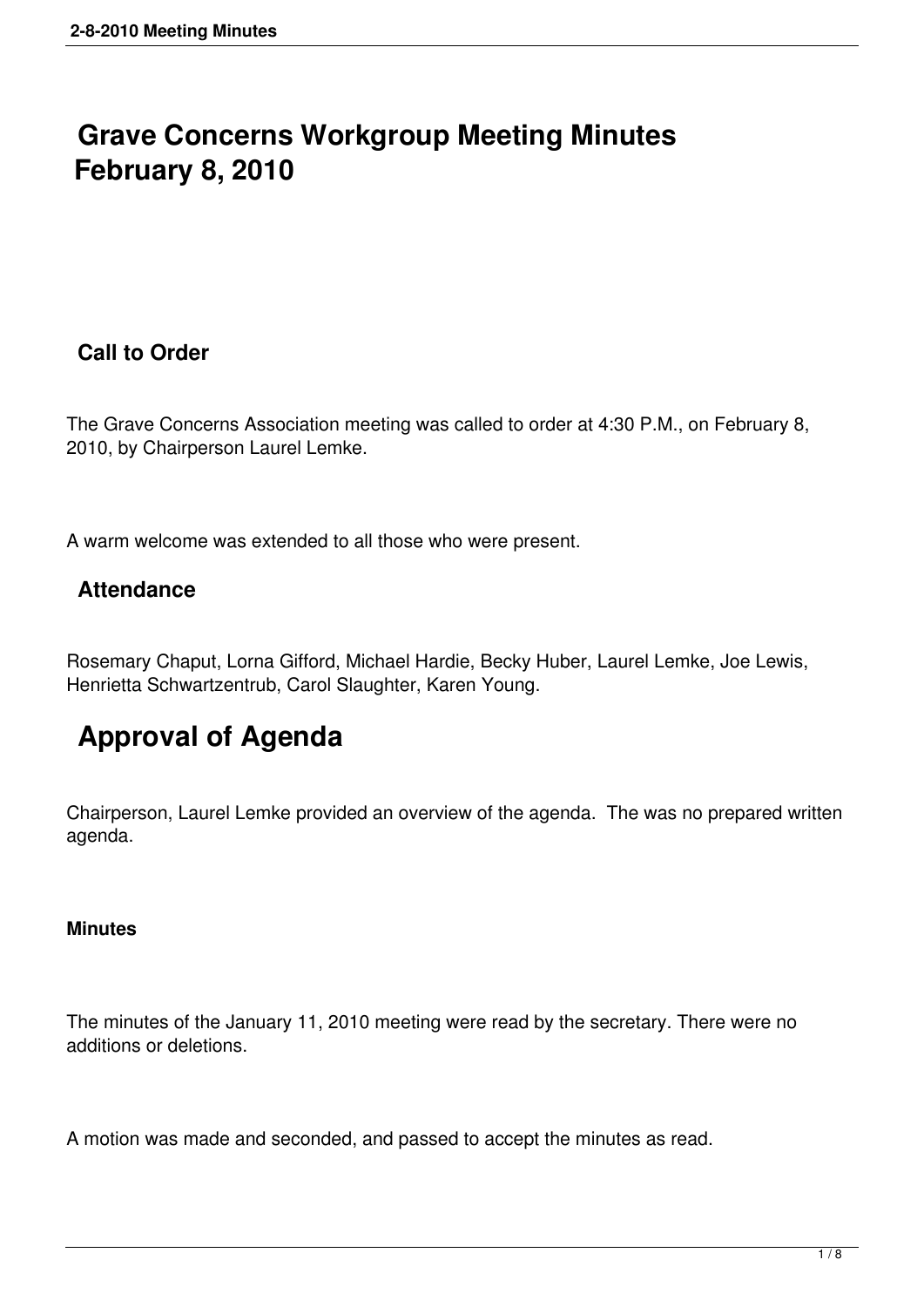#### **Treasurer's Report**

The Treasurer's Report for February 8, 2010 was given by Chairperson, Laurel Lemke.

| <b>WSH</b>                   | \$<br>572.96 |
|------------------------------|--------------|
| America's FCU checking       | \$15,657.20  |
| <b>America's FCU Savings</b> | \$<br>00.01  |

**Grand Total \$16, 230.17**

Rosemary indicated that she believes there was \$50 in the savings account. She will look into it. There was approval to spend \$150 to restore the website. A motion was made and seconded to accept the Treasurer's report and to pay the bills that need to be paid to date.

**Committee Reports** 

 *Event Planning Committee* **– Chairperson Rosemary Chaput presented her findings on the flag pole research project (see report under old business).** 

*Historical Committee:* **Chairperson Stuart Lastovica (not present), Ursula Scott (not present) &** Henrietta (Henry) Schwartzentrub.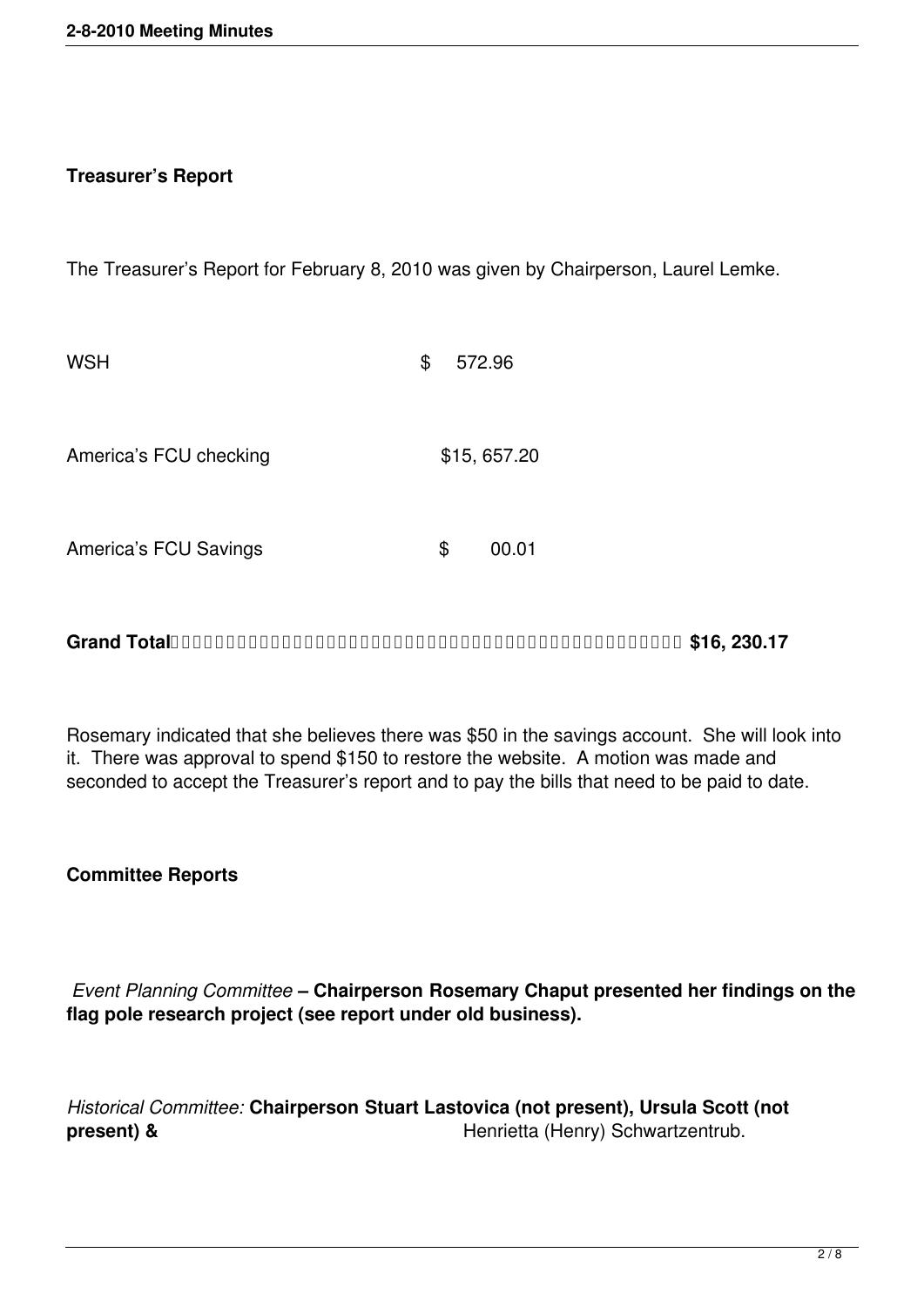Project documentation of events, scrapbook & photographs.

Henrietta reported on the downed kiosk. She showed pictures of the kiosk. The group decided to take the offer of the Parks Department to repair the kiosk.

#### *Research Committee* **Chairperson– Carol Slaughter, Stuart Lastovica (not present)** Carol continues to work on listing the names of individuals who were buried along the perimeter of the cemetery. Total of 41-Head stones have been ordered for Parks Appreciation Day. 35 were females along the border. The remaining six were male and we want to know whether any of them are veterans before we order their markers. Becky Huber's husband John is willing to

Rosemary will make the arrangements for Mt. View Funeral Home to deliver the head stones to the cemetery on April 24, 2010.

*Fundraising Committee Chairperson-* **Lorna Gifford, Allan Bornstine (not present)** Projects: On-going fundraising.

do some research to determine whether individuals are veterans or not.

 Lorna discussed options and ideas for future fundraising projects. A USO Party, Golf Tournament and another Spaghetti feed were discussed. No decisions were made.

Modern Woodmen is not able to do a matching event this year. However, Lorna would like to do a youth event. There will be a project for youth at the cemetery on May 1<sup>st</sup>.

#### **Old Business**

Flag Pole-Rosemary presented a packet that described options for the flag pole. She reported that she turned in the proposal to the city for review. She will handle getting the permit and will organize the placement of the pole. A motion was made and seconded to allow \$1,000. for the flag pole project. The flag pole dedication ceremony is scheduled for Saturday, June 26, 2010. A motion was made and seconded to reimburse Rosemary for the printing costs for the flag pole presentation.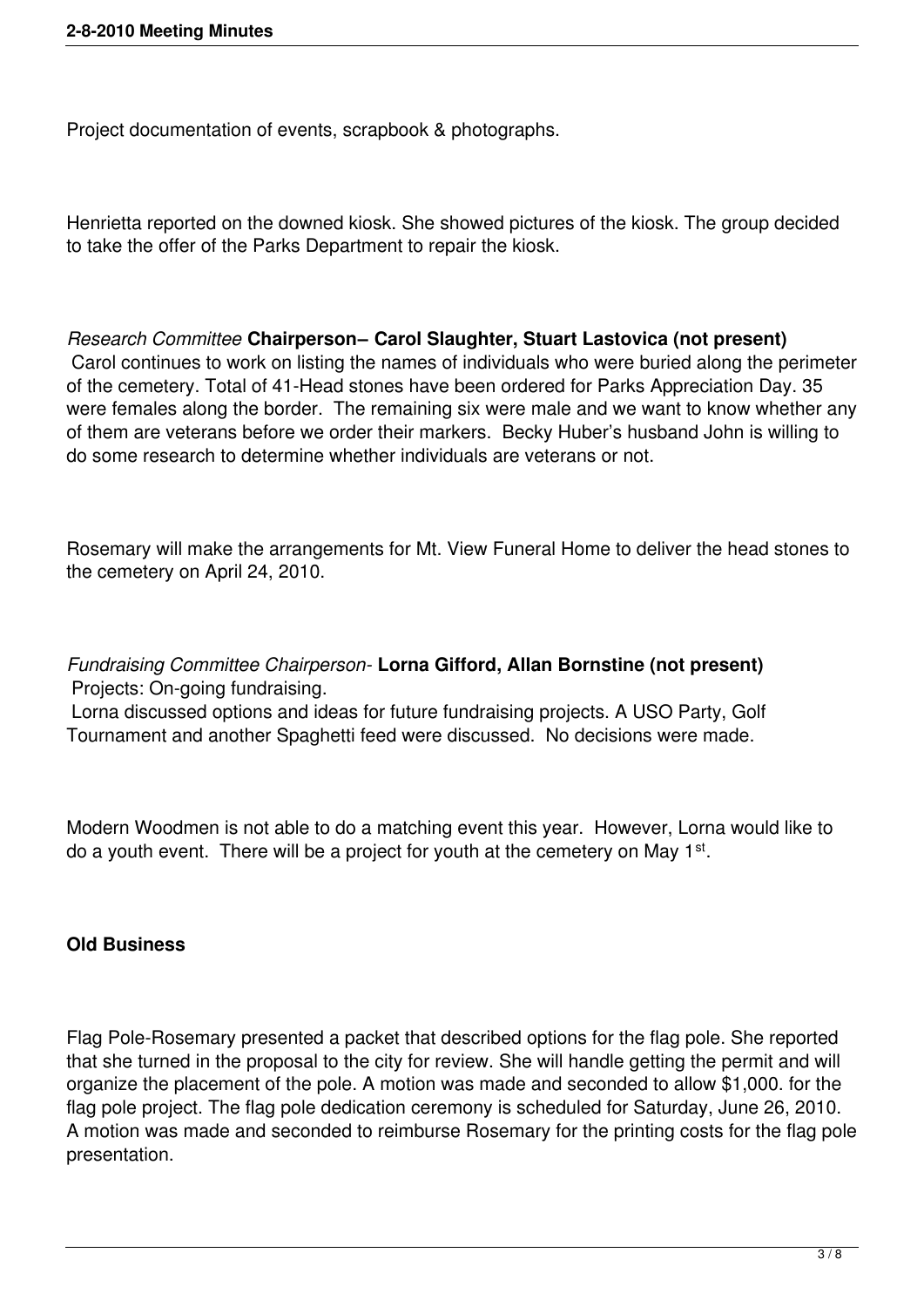Park Benches –It was reported that the city wants a particular type of bench installed in the park. Further research is currently underway.

KIOSK-a motion was made and seconded that Laurel Lemke will contact the parks dept and have them assist in the repair of the downed Kiosk.

WEB Site- Laurel reported that the web site went down because the donor had canceled it. She stopped funding the site and the site was taken off the web. A renewal fee of \$150 was approved to be allocated to the site. The GCA website is still being developed. Karen Young will be added as an administrator so that she can post the minutes and any updates on the calendar. Karen will work with the webmaster to add minutes from the January meeting. The GCA Web site is http://www.wshgraveconcerns.org .

Lap-Top Researc[h-Laurel reported that she and a co](http://www.wshgraveconcerns.org/)mputer advisor searched for a good lap-top. She reported that the cost was around \$1,287. She will continue to look for a lap top that is more economical.

Museum-We have the opportunity to have a spot at the Western State Hospital museum. We need to be thinking about what we would like our exhibit to look like. The Historical committee has been asked to work on the project. Laurel and Stuart went to the museum room to measure it for the Grave Concerns area. We would like to put some artificial turf in that area.

#### **New Business**

Laurel Lemke clarified that the GCA received a \$12,000 sponsorship from OptumHealth Public Sector. She wanted to make it clear that the money was in sponsorship and not in the form of a grant. She explained that a sponsorship does not have the strict use guidelines as a grant.

We will be joining the Non-Profit Center for \$90. There are trainings available at a discount and consultation for members. Lenora was interested in attending the finance camp in the future.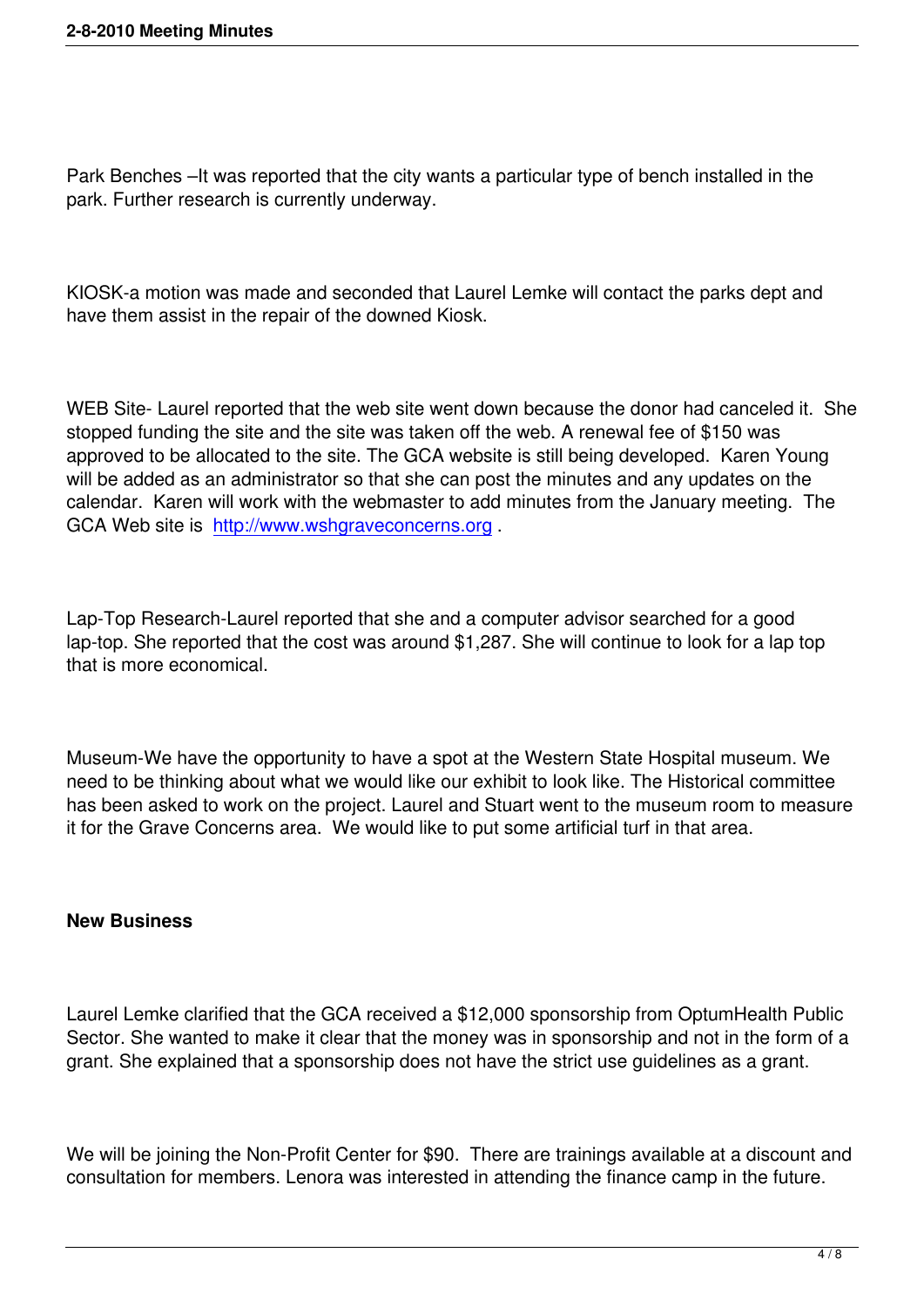GCA will be listed on their website.

Parks Appreciation Day will be on Saturday April 24<sup>th</sup>. There were a few people who would be there in attendance including: Lorna, Michael Hardy, Rosemary, Henrietta and Karen. Laurel will follow up to see whether Chevy and Jim Senko can also attend. Laurel indicated that she has a conflict on this day and cannot attend.

The Secretary reported that she was in need of supplies to print thank you notes, minutes and other correspondence. A motion was made and seconded to allow \$100. toward secretary expenses.

Karen will update the annual calendar for next year.

#### **Announcements**

#### *February*

Hospital Museum Meeting: February 10, 1010 at 4:00 p.m.

Mrs. Casey's Tea & Fashion Show (annual fundraiser for Fort Steilacoom Association): February 20, 2010 from 2:00 P.M. – 5:00 P.M.

Valentine's Party at TACID and co-sponsored by GPSCC: –February 12, 2010 at 5:00 P.M.

#### *March*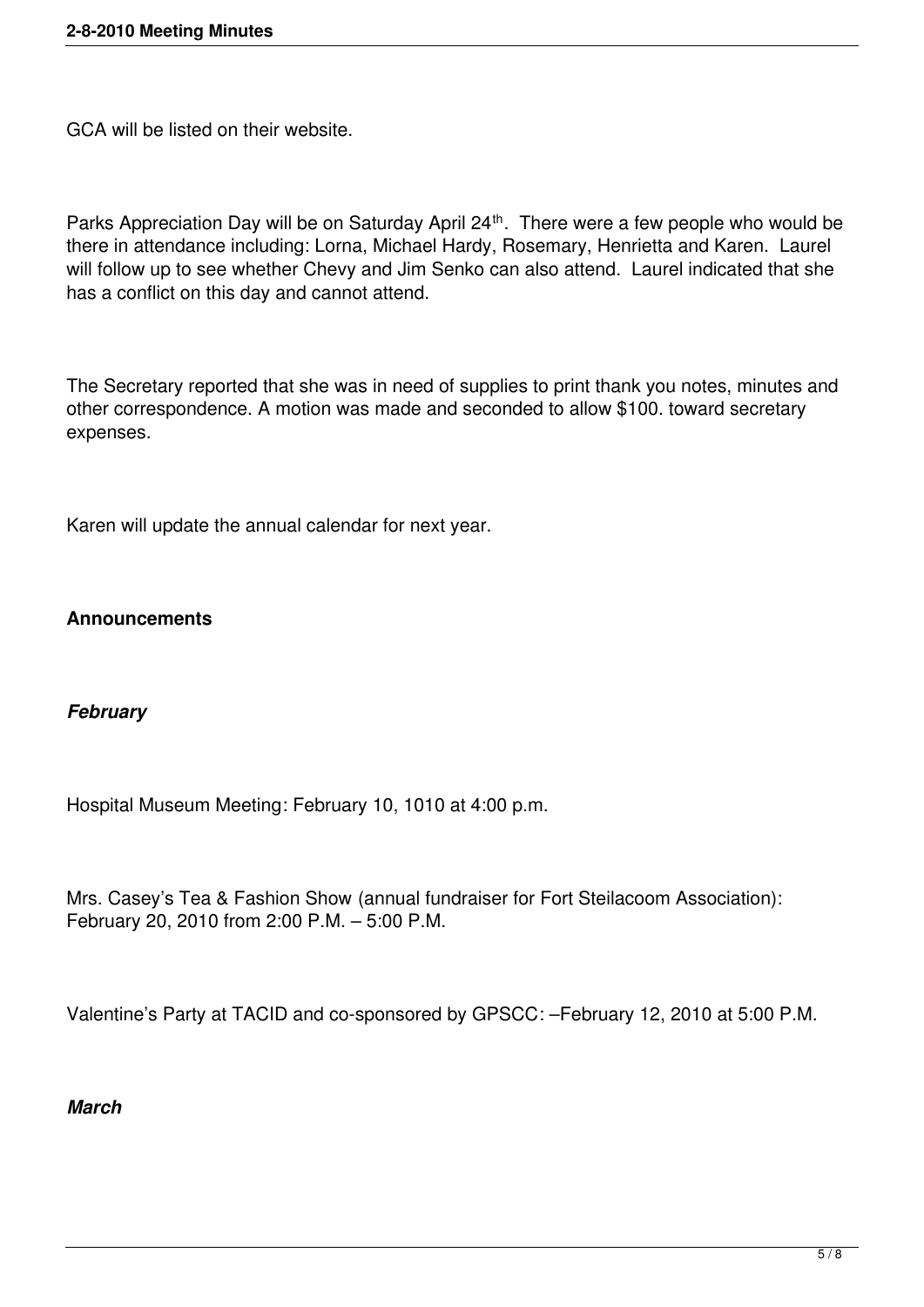GCA Monthly Meeting: March 15, 2010 International Potluck to follow at 6:00 P.M.

*April*

GCA Monthly Meeting April 19, 2010 (4:30 PM)

[Lakewood Parks Appre](http://www.wshgraveconcerns.org/component/jcalpro/view/28/12.html)ciation Day April 24, 2010 (9:00 AM)

## **Adjournment**

Meeting was adjourned at 6:00 P.M. by Chairperson, Laurel Lemke. The next general meeting will be March 15, 2010 Board Meeting at 4:30 P.M. – 6:00 P.M. International Potluck to follow at 6:00 P.M. Held at the historic Fort Steilacoom, Quarters 2 building on Western State Hospital grounds.

Minutes submitted by:

Karen Young, Secretary

Approved by:

Laurel Lemke, Chairperson